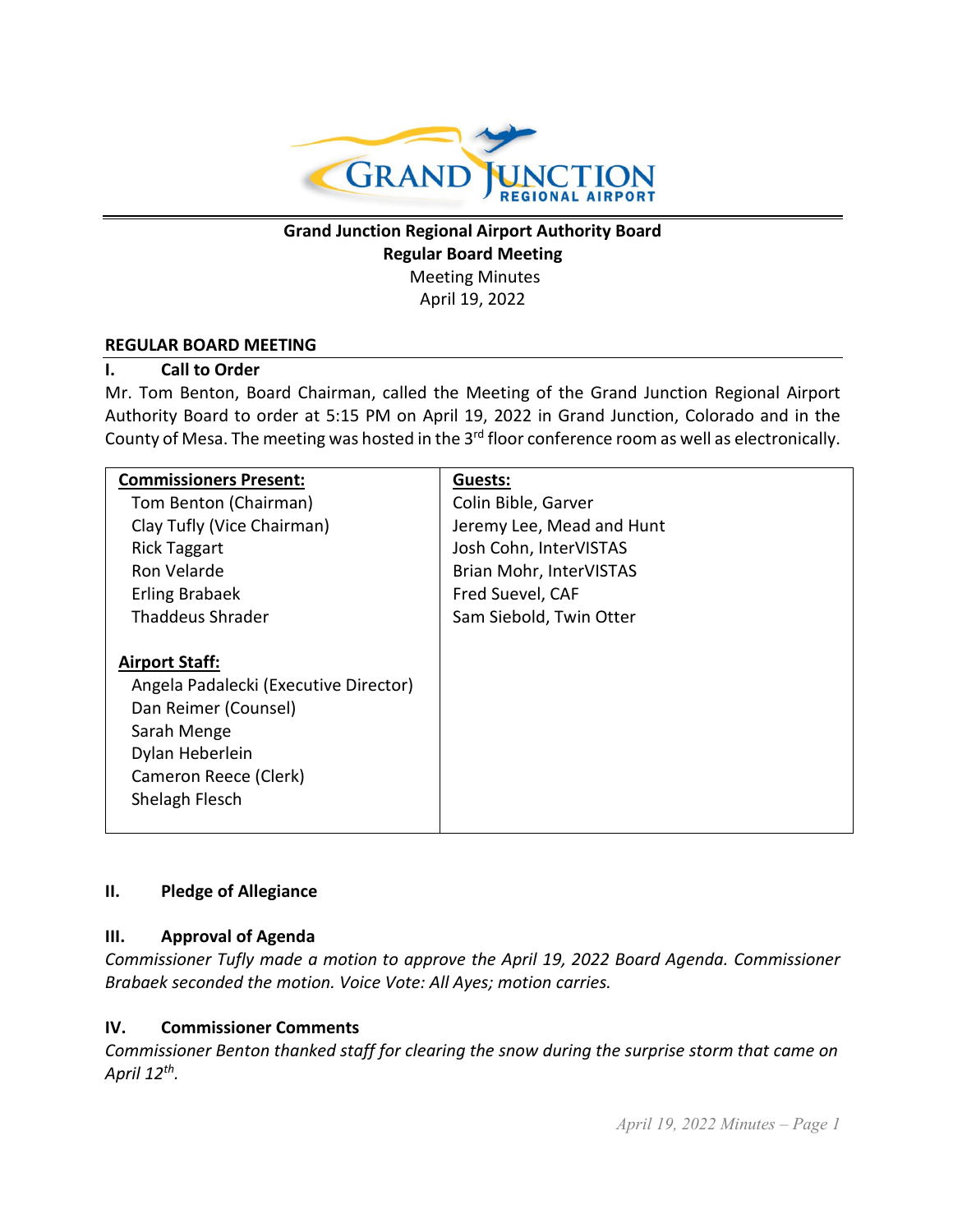#### **V. Citizen Comments**

*No Citizen Comments were made*

#### **VI. Consent Agenda**

#### **A. March 15, 2022 Meeting Minutes**

Approval of March 15, 2022 Board Meeting Minutes

*Commissioner Tufly made a motion to approve the Consent Agenda. Commissioner Velarde seconded the motion. Roll Call Vote: Commissioner Shrader, yes; Commissioner Velarde, yes; Commissioner Tufly, yes; Commissioner Brabaek, yes, Commissioner Taggart, yes, and Commissioner Benton, yes. The motion carries.*

#### **VII. Action**

## **A. Resolution No. 2022-002 to Approve Delegation of Authority**

Adopt Resolution No. 2022-002: Resolution of the Board of Commissioners Regarding Delegation of Authority.

*Commissioner Brabaek made a motion to Adopt Resolution No. 2022-002: Resolution of the Board of Commissioners Regarding Delegation of Authority. Commissioner Velarde seconded the motion. Roll Call Vote: Commissioner Shrader, yes; Commissioner Velarde, yes; Commissioner Tufly, yes; Commissioner Brabaek, yes, Commissioner Taggart, yes, and Commissioner Benton, yes. The motion carries.*

## **B. Garver Work Order Parking Lot Improvement Design**

Approve Garver Work Order No. 16 in the amount of \$107,300 to design and provide bid support services for landside parking lot improvements and authorize the Executive Director to sign the Work order.

*Commissioner Tufly made a motion to Approve Garver Work Order No. 16 in the amount of \$107,300 to design and provide bid support services for landside parking lot improvements and authorize the Executive Director to sign the Work order. Commissioner Brabaek seconded the motion. Roll Call Vote: Commissioner Shrader, yes; Commissioner Velarde, yes; Commissioner Tufly, yes; Commissioner Brabaek, yes, Commissioner Taggart, yes, and Commissioner Benton, yes. The motion carries.*

#### **VIII. Discussion**

A. Airport Development Plan Update – InterVISTAS